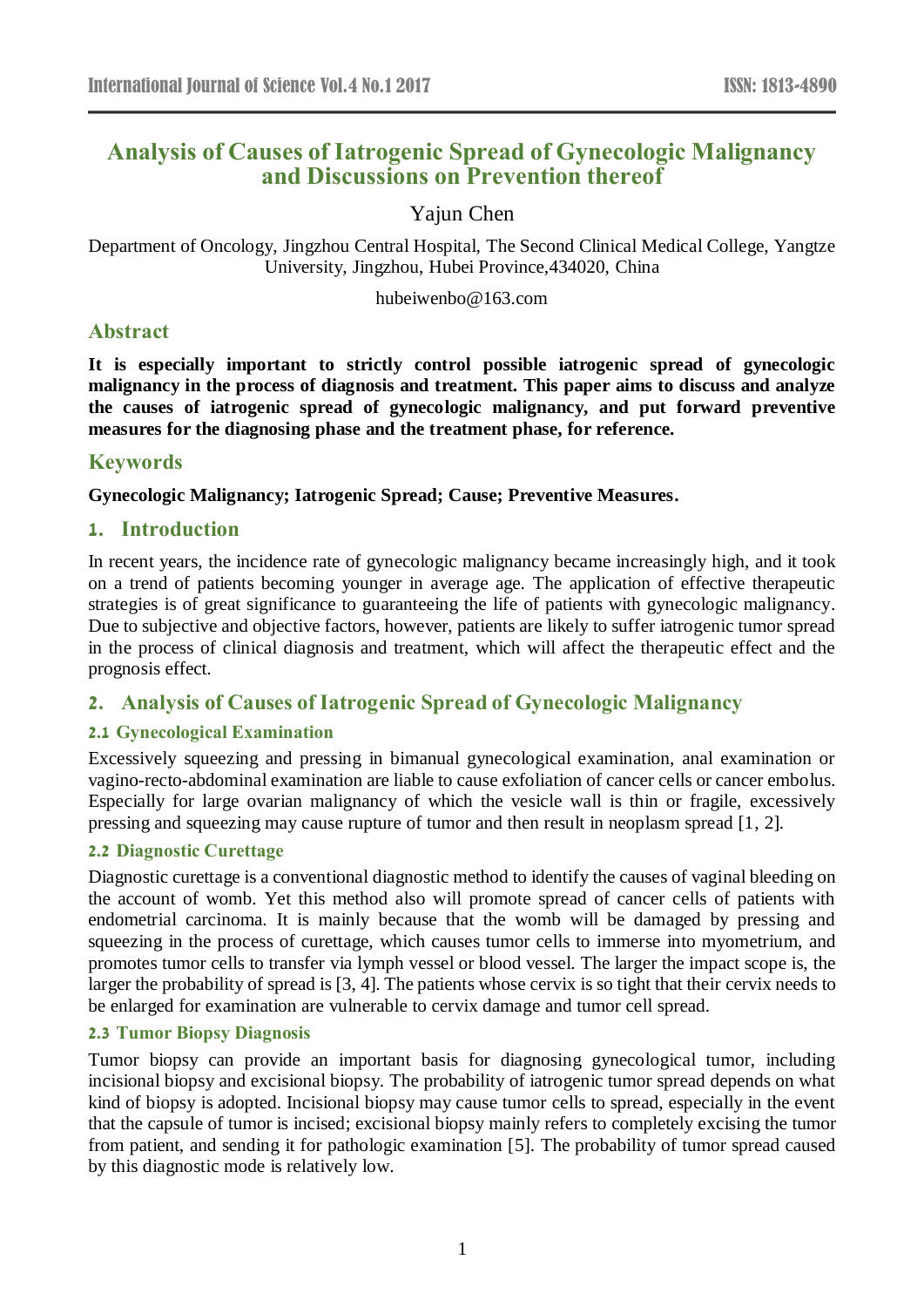### **2.4 Inappropriate Surgical Operation**

#### **2.4.1 Malignancy operation with local anesthesia**

It is inappropriate to implement local anesthesia for malignancy operation, because injecting solution around the tumor will raise the pressure and cause tumor spread. Local anesthesia is liable to cause edema of tumor issues, and make the tumor boundary be difficult to define, so that it is difficult to accurately estimate the excision extension. Regional nerve blocking anesthesia does not count this.

## **2.4.2 Improper incision and squeezing tumor**

If an undersized incision is made, or the incision is not made at a proper position, or the exposure is indistinct, pressing and squeezing the tumor will cause the pressure inside the tumor rise and even make the tumor break, to promote tumor spread.

### **2.4.3 Intraoperative transplantable spread of carbuncle**

With excision of tumor, many cancer cells will fall off. Experiments and clinical data show that rough surface of wound due to surgical treatment or other trauma usually is more liable to grow tumor than normal mucosa or serous membrane. That surgical instruments, gauze and surgeon's gloves that have been polluted by cancer cells touch the surface of wound will cause transplantable spread of tumor [6].

# **3. Measures for Preventing Iatrogenic Spread of Gynecologic Malignancy**

### **3.1 Preventative Measures in Diagnostic Procedure**

## **3.1.1 Preventative Measures in Gynecological Examination**

① Examiner should be gentle, and especially should not press or squeeze heavily when judging the texture of tumor or observing the correlation between tumor and tissues around it; ② The patients diagnosed to suffer from gynecological tumor should be kept from unnecessary examination as far as possible, and the patients suspected to suffer from malignancy should be kept from repeated examinations.

#### **3.1.2 Preventative Measures in Tumor Biopsy**

① It should be ensured that the normal tissues enclosing tumor are excised together with the tumor, so as to prevent the tumor capsule from breaking to a certain extent; ② The biopsy examination should be carried out immediately before the surgical treatment as far as possible.

### **3.1.3 Preventative Measures in Hysteroscopy**

① As to hysteroscopy over a patient suspected to suffer from endometrial carcinoma, the pressure of uterus enlarging should not be too high, so as to prevent cancer cells from spreading to the pelvic cavity as far as possible; ② The time hysteroscopy should be minimized; ③ Complete curettage should be avoided; ① Once a patient is diagnosed to have endometrial carcinoma, surgical treatment should be carried out as soon as possible.

### **3.2 Preventative Measures in Therapeutic Process**

Operative procedures of different types of gynecologic malignancy are different, and even the operative procedures of the same type of tumor in different stages also are different. Specific operative procedures depend on the biological behaviors of the tumor, and were established based on long-term clinical researches, which cannot be changed at will due to the application of laparoscopic surgery. Arbitrarily expanding or narrowing the scope of surgery regardless of patient's condition and physical condition is not allowed, which violates the specification for gynecological operation. Arbitrarily expanding the scope of surgery may cause complications, and hurt the patient; arbitrarily narrowing the scope of surgery may cause the tumor relapse or increase, and affect prognosis of the patient. This happens in the early stage of laparoscopic surgery of gynecologic malignancy, which is an important reason why laparoscopic surgery of gynecologic malignancy is widely questioned.

Of course, specifications are just for reference, which can be adjusted properly in practical operation without affecting oncotherapy and for purpose of facilitating operation. Nevertheless, the important